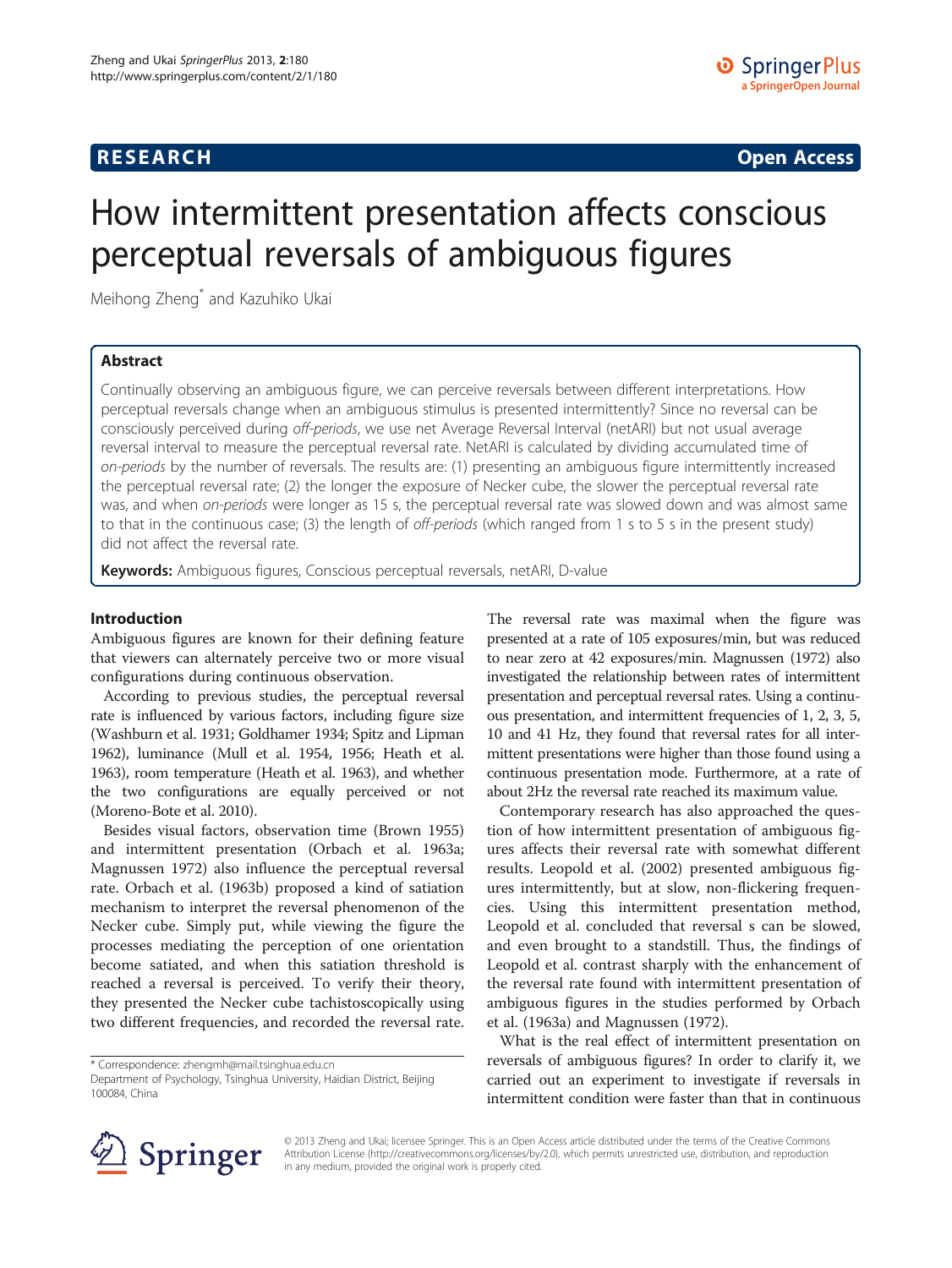condition. Furthermore, we carried out two experiments to investigate how off-periods and on-periods influence the reversals respectively. The results help us to know more about the effects of temporal factors.

## General methods

# Measure how frequently perceptual reversals occur in intermittent conditions

The Average Reversal Interval (ARI), defined as time interval between reversals in the perception of an ambiguous stimulus, is typically used to evaluate how fast perceptual reversals occur, and calculated by dividing trail duration by the number of reversals. The calculation is undoubtedly right when a stimulus is presented continuously. However, when a stimulus is presented intermittently, it is questionable to use whole trial duration to calculate the ARI since there are exactly no reversals could be consciously perceived during off-periods. Take account of this, we eliminated off-periods and only use the accumulated time of on-periods to calculate ARI. In order to differentiate from original ARI, we define it as netARI. Since there is no off-period in continuous conditions, then netARIs are same to ARI in continuous conditions. In order to avoid any confusion, we call ARI as netARI even in continuous conditions.

## Analysis methods

Since different individuals have different baseline of netARI either in continuous condition or in intermittent conditions, for example, some subjects' averaged netARIs in continuous condition are longer than 3 s, but some subjects' ones are only less than 1 s, and in intermittent conditions, the longer ones may be 5 times of the shorter ones. In order to eliminate this baseline effect, we defined D-value as subtracting the mean of netARI differences from every netARI differences, and calculated D-value in various conditions.

## Stimuli and procedure

We used the Necker cube to be the stimulus, and it was presented on a liquid crystal monitor. The lines of the Necker cube were black and the background was white with a luminance of  $125 \text{ cd/m}^2$ . The visual angle subtended by the cube was 4.0 degrees horizontally and 4.6 degrees vertically.

It has been observed that the perceptual reversals of ambiguous figures are initially unstable (Brown [1955](#page-5-0)). Therefore, before beginning each trial, we instructed subjects to watch the ambiguous figure for about 2 minutes, a suitable time for the perceptual reversals to be stabilized. Because the presentation of a fixation point has been shown to suppress perceptual reversals (Einhäuser et al. [2004](#page-5-0)), we instructed subjects to keep their preferred viewpoint throughout the trials, rather

using an explicit fixation point. To accurately record intervals of perceptual reversals and the experiencing configuration, each participant chose two keys which represent two configurations respectively. When subjects perceive a different configuration comes to their mind, they press the corresponding key to record the configuration presence timing, then we can calculate how long a specific configuration is maintained and how often perceptual reversals occur based on intervals of two successive key presses.

In order to avoid the influence of unstable reversals in initial stage of observing a stimulus, each participant could start a trail if he or she felt reversals became stable after at least 1 minute viewing. Participants started a trail by pressing one of the two selected keys (participants were requested to select two keys in a pretrial). The duration of each trial was 60 s for both continuous condition and intermittent conditions, and each session included four trials. After each session, subjects were given a 2–3 minute break.

## Subjects

Four subjects, who could perceive reversals of Necker cube and range in age from 20 to 36 years old, participated in the experiments. Subjects provided voluntarily written consent after a full explanation of the experimental methods and procedures, but remained naïve to the purposes of the experiment and were free to withdraw at any time. Each subject had normal vision or corrected-to-normal vision.

# Experimental 1: the effect of intermittent presentation

# Methods

Aiming to know the effect of intermittent presentation, we recorded the reversal numbers in both intermittent conditions and continuous conditions. The on-periods and the off-periods changes simultaneously with a constant ratio of 2:3.

# Results

Figure [1](#page-2-0) shows netARI differences between in continuous presentation and intermittent presentation for a subject. From the figure we know that the netARIs in the continuous presentation were longer than that in the intermittent presentation. The difference is statistical significant ( $p =$ 2.5E - 05) according to the result of  $t$ -test analysis. Figure [2](#page-2-0) illustrates D-values in several intermittent conditions in which on-periods and off-periods vary simultaneously but keep as a constant ratio of 4:6. According to single factor ANOVA Analysis, D-values between all conditions are statistical different (F (8, 27) = 13.33916, P < 0.0001). As described in the section of analysis method, instead of netARI difference, we calculated D-values, and know from the figure that when on-periods and off-periods get bigger,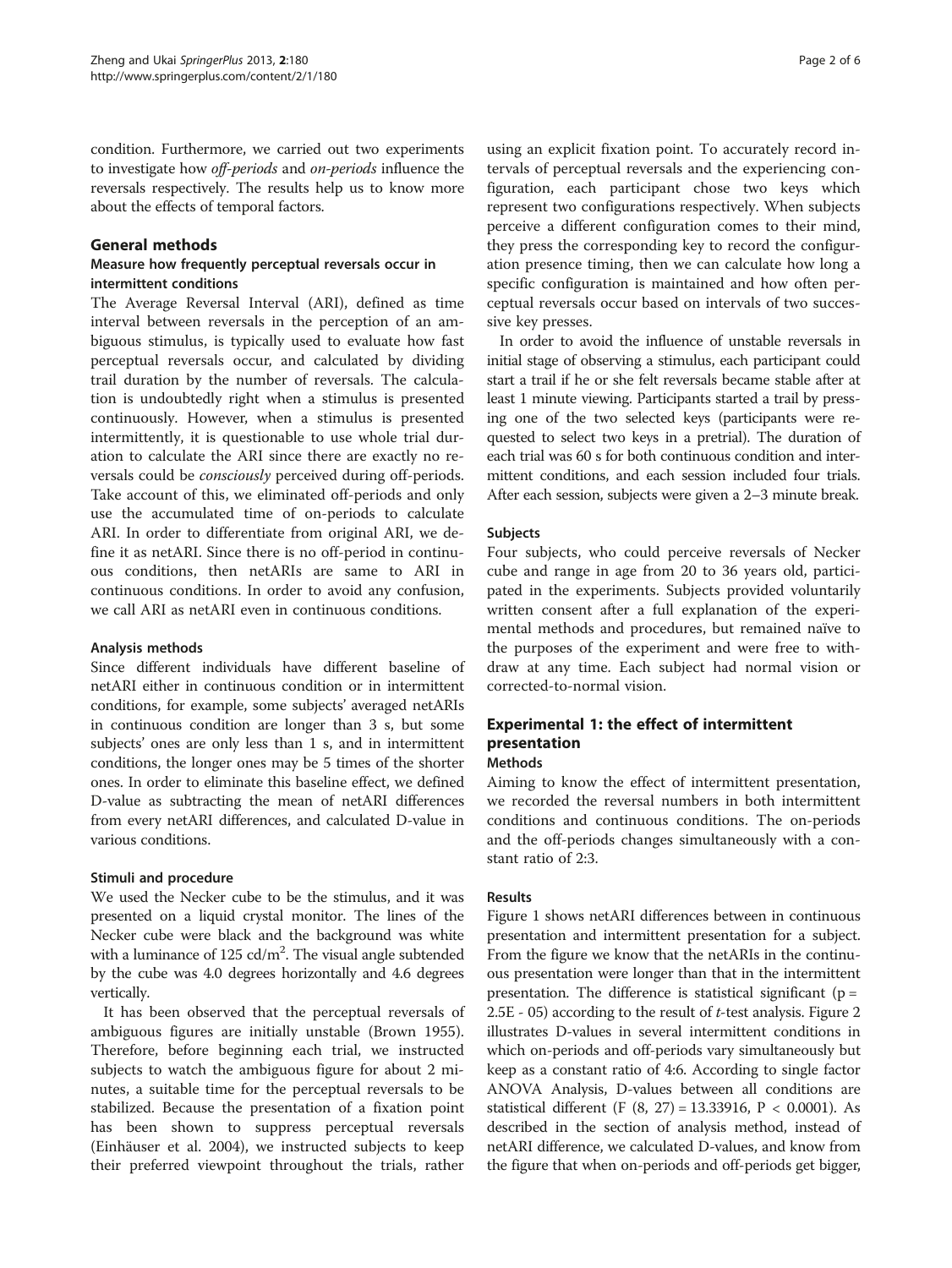<span id="page-2-0"></span>

D-values become smaller. Because the mean of netARI differences is 1.14 for all subjects, we know that netARIs in intermittent conditions are shorter than that in continuous conditions.

we investigated how netARIs change with off-periods first. Fixing on-period as 1 s, the number of perceptual reversals was recorded when off-periods took 1, 2, 3, 4 and 5 s, respectively.

# Experimental 2: the effect of off-periods Methods

Since clarifying the effect of off-periods may help us to understand the role of memory in perceptual reversals,

# Results

Stimulus presentation timing and perceptual reversals timing of a subject is shown in Figure [3.](#page-3-0) The blue square wave represents an intermittent stimulus, and the maximum

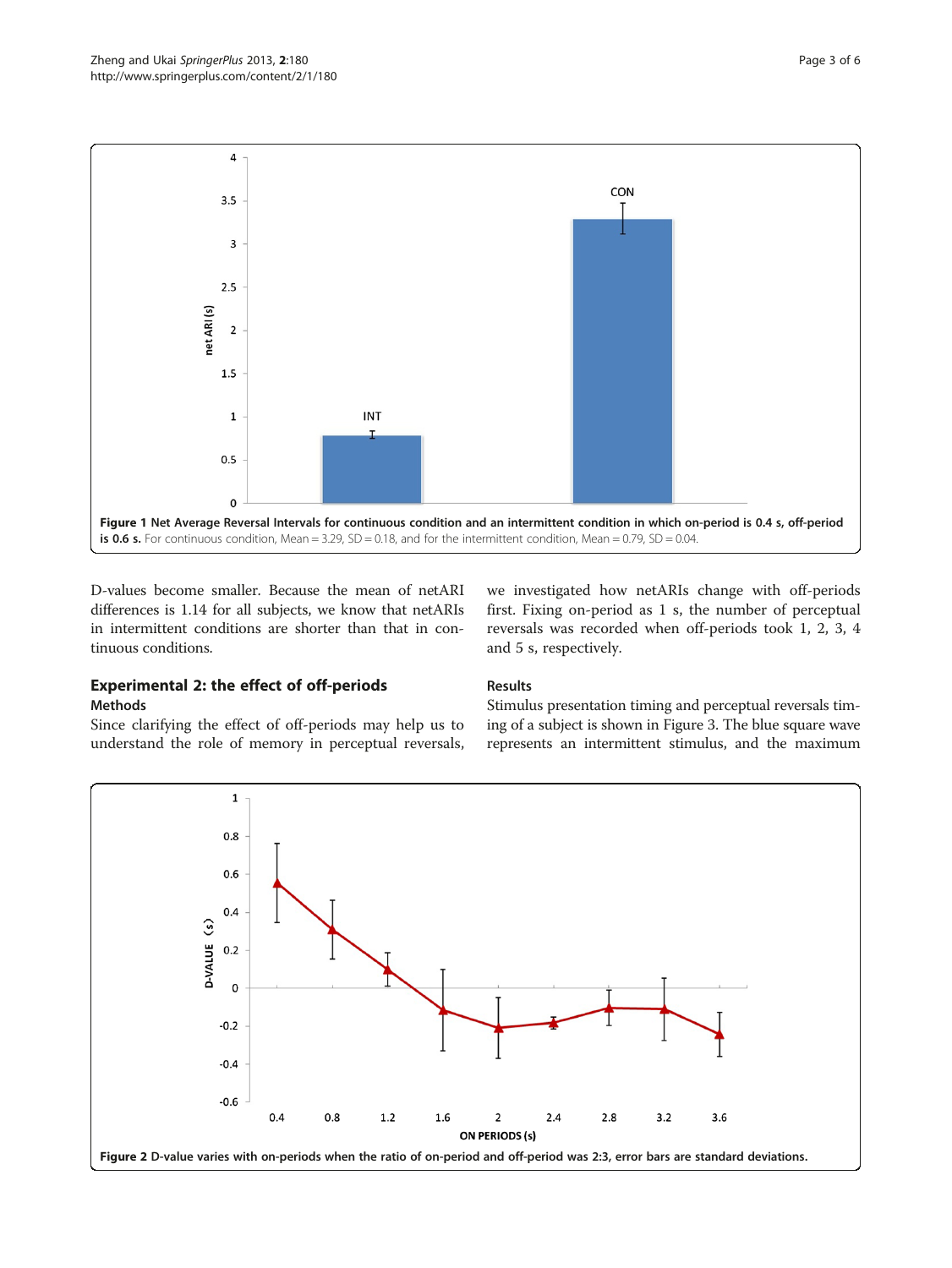<span id="page-3-0"></span>

represents the figure is shown, oppositely, the minimum means the figure is not shown. For observing perceptual reversals timings clearly, we chose a square which has a lower amplitude to represent perceptual configurations, one configuration is represented by the maximum, and the another one is represented by the minimum. Note that after an off-period, the configuration perceived before the off-period is perceived again.

The relationship between D-value and off-periods is illustrated in Figure 4. As the figure shows, D-value curve is very flat. Furthermore, single factor ANOVA analysis reveals that there are no statistical differences between D-values for five different off-periods. Thus, we can

surely conclude that netARI differences do not change with off-periods in a certain range.

Does memory only keep perception reversal process to be a continuous process, or have other roles in perceptual reversals? We will discuss the issue in the section of general discussion.

# Experimental 3: the effect of on-periods Methods

In this experiment, we investigated how on-periods affect perceptual reversals when off-periods were fixed. We recorded netARIs when on-periods were 1, 4, 6, 8, 10, and 15 s, and off-periods in all conditions were fixed at 5 s.

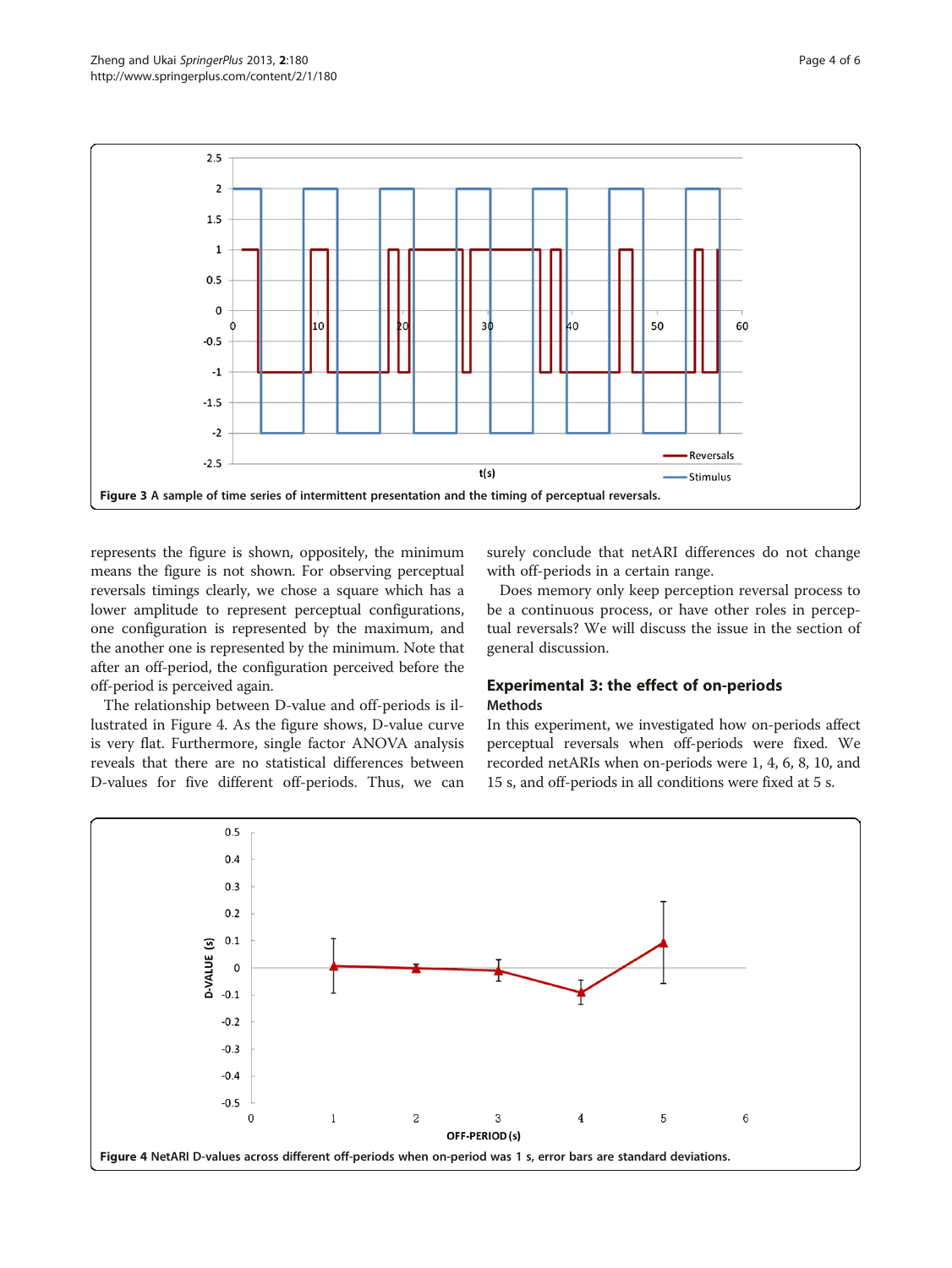## <span id="page-4-0"></span>Results

The relationship between D-values and on-periods is illustrated in Figure 5. This figure illustrates that D-values get bigger with on-periods. Since the mean netARI difference of all subjects is 0.56 we know that netARIs in all intermittent conditions are shorter than that in continuous conditions. According to single factor ANOVA analysis, significant difference between netARI differences across on-periods is revealed,  $F(5, 18) = 12.17541$ , P < 0.0001. Comparing netARI differences across onperiods in intermittent presentation conditions, the longer the on-periods, the statistically longer the netARI was confirmed. Therefore, we concluded that the netARI depends only on length of on-periods and the presence of off-periods.

#### General discussion

The present study clearly demonstrated several properties of perceptual reversals. First, intermittently presenting an ambiguous stimulus increases perceptual reversal rate. Second, perceptual reversal rate decreases with onperiods when an ambiguous stimulus is presented intermittently. Third, the length of the off-period (ranging from 1 s to 5 s in the present study) does not affect perceptual reversal rate.

# How intermittent presentation increases conscious perceptual reversal rate

Since only one of the two interpretations could be consciously perceived at a moment, clarifying major factors which determine how long an interpretation could be maintained is especially important. Some studies have showed that perceptual reversal rate is influenced by various factors like figure size (Washburn et al. [1931](#page-5-0); Goldhamer [1934;](#page-5-0) Spitz and Lipman [1962](#page-5-0)), luminance

(Mull et al. [1954, 1956](#page-5-0); Heath et al. [1963\)](#page-5-0), and room temperature (Heath et al. [1963\)](#page-5-0). These studies provided evidence for that reversals occur during primary visual processing, but other studies supported that reversals occur during higher-level processing (for a review, see Long and Toppino [2004](#page-5-0)).

In the present study, we found that intermittently presenting an ambiguous stimulus increased the conscious perceptual reversal rate. The brain used to perceive things as meaningful things. Since an ambiguous stimulus has two or more than two different interpretations, if the brain has already recognized the all different interpretations, the different interpretations must be consciously perceived one after another, and how long one interpretation could be maintained depends on how fast the brain can or needs to reinterpret the stimulus. When an ambiguous figure is shown intermittently, the brain tries to reinterpret the stimulus within limited showing duration or under time pressure, and of course the brain reinterprets the stimulus fast. The results of experiment 3 match this analysis very well. No matter the enhancing effect of intermittent presentation caused by strengthened attention or other factors, the fact is intermittent presentation increases conscious perceptual reversal rate and the conscious reversal rate varies with on-periods of the ambiguous stimulus. About the real reasons of this enhancing effect, we will do more experiments to clarify further.

# The role of memory and the capacity of information processing in perceptual reversal process

Memory has been an issue related to perceptual reversal process. Some studies have suggested that perceptual reversals are irrelevant to memory (Borsellino et al. [1972](#page-5-0); Fox and Herrmann [1967\)](#page-5-0). Nearly one decade ago,